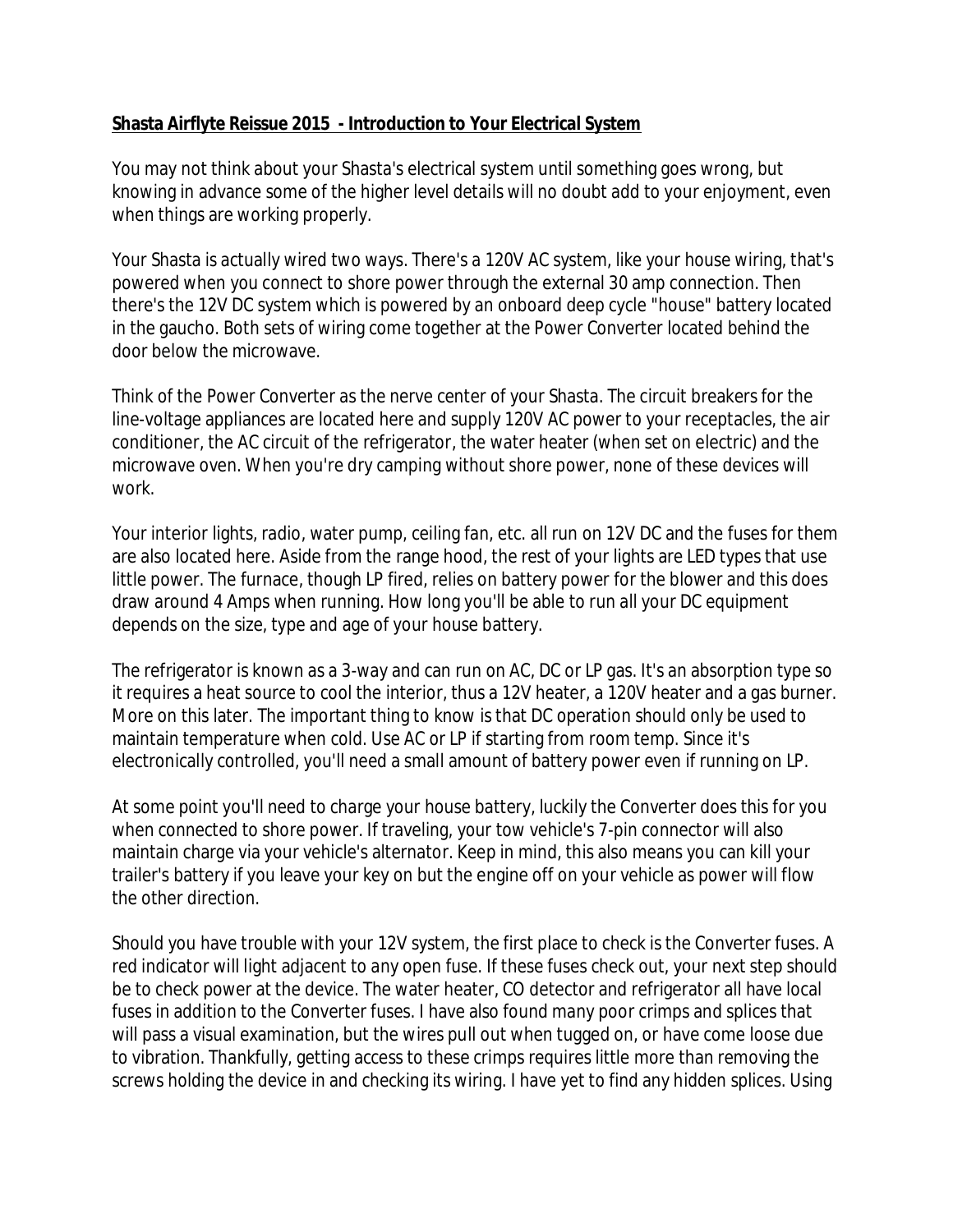the vehicle diagram you can proceed from source to load until you find the trouble as the loads are diagrammed in order of how they're connected in the trailer.

The AC diagram is organized in the same way. Note that the refrigerator and the air conditioner are on the same 20A circuit. This is adequate for the stock AC but it's something to keep in mind should you upgrade to a more power-hungry unit.

The five accessible 120VAC outlets are on a single 15A breaker that is a GFCI type. In simple terms, this is a special circuit breaker that measures the current flowing from the hot to the neutral conductor and will trip if an imbalance is detected (such as current flowing through you to ground instead of back through neutral). Don't forget to check the exterior mounted receptacle if this breaker won't reset.

Read on for Areas of Improvement, or leaf through the following pages for wiring diagrams and fuse listings.

# **Areas for Improvement:**

DC power has its limitations, especially when it comes to voltage drop. These losses due to resistance of the conductors can usually be overcome by keeping runs from the power source as short as practical and upsizing wire diameter for longer runs. In our Shastas, a 12ga wire pair running from the battery in the gaucho to the converter, powers all the DC equipment onboard. This wiring takes a curious route under the trailer (presumably to keep the run shorter than running up the wall, over the roof and back down). Some have moved the battery to shorten this run or eliminate power wiring under the chassis. However, the good news is that excluding the refrigerator, there are few power hungry devices onboard and so losses are not that significant for the casual camper.

The bad news is the refrigerator. It's a power-hungry beast on DC that can consume 15 amps while running and even a small loss of power will reduce your cooling performance. I estimate 17' of 12ga wire from the fridge to the converter, then you have your run all the way back to the battery. Per the manufacturer, this should be a minimum of 8ga wire for such a run. This becomes more critical if you haven't made improvements to get trapped heat out from around the refrigerator (manufacturer says 0" clearance for sides and top to avoid trapping heat which our trailers do not adhere to). Additionally, the connection at the fridge is via screw terminals adding additional resistance, especially after vibe and corrosion take hold. Solder and shrinkwrap at this connection would cut more losses (one of my wires actually pulled out from the screw terminal with a light tug).

But there's an easy fix for the wiring situation. 12ga or even 10ga wire can be run in the space below the fridge, under the bath and directly to the battery in the gaucho, eliminating this 25+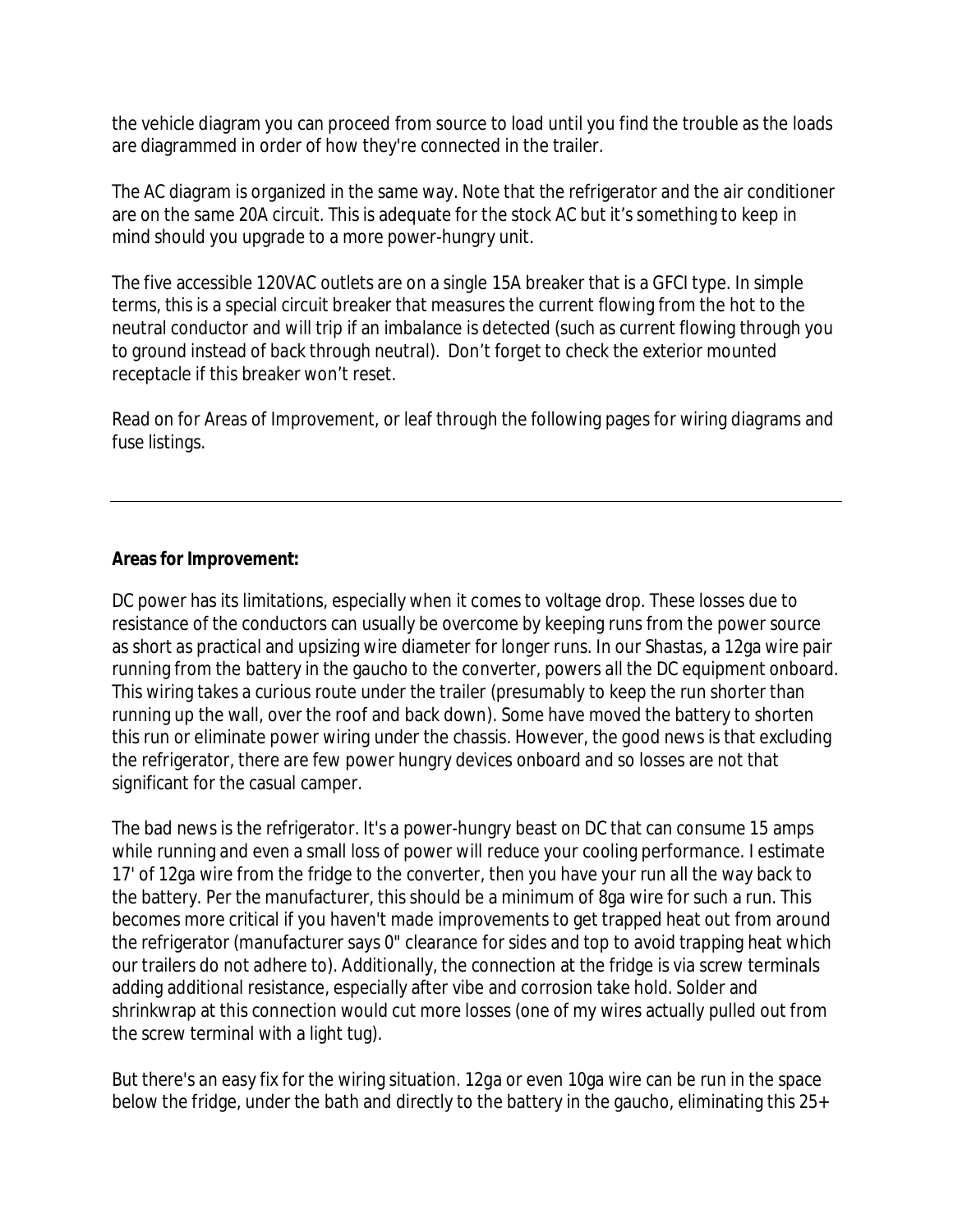foot run. It is about as direct as possible. The fridge is fused at the unit, but it's a good idea to add an inline fuse holder at the battery and steal fuse F5 for your use should you go this route.

Another improvement that can be made is to look at the freshwater water pump. Power for this circuit runs from the converter over to the dinette bench to power the CO detector (adjacent to the pump in question), then doubles back to the converter area to run up the wall with the other wire pairs. It crosses the roof and comes down to the pump switch in the rear. When switched on, power then flows back up to the roof, across, down, and all the way over to the pump in the bench where we just were.

The easy thing to do is to eliminate the first double-back. Follow the supply pair from the converter to the CO monitor and cut the wiring off right after this device. Then follow this recently cut pair to where it goes up the wall (right behind the converter). Pull in the excess, cut it off, and splice the wiring directly to the original pair so it's back on the same circuit. Your wiring now leaves the converter via two branches: one up the wall and the other to the bench. This solution requires only a pair of wire nuts, a wire cutter, and about 20 minutes of your time. Pull the microwave for easier access.

Another option, if you're handy, would be to add a switch on the side of the bench and source the pump power from the CO monitor feed. All easily accessible and can be done with a few minutes work.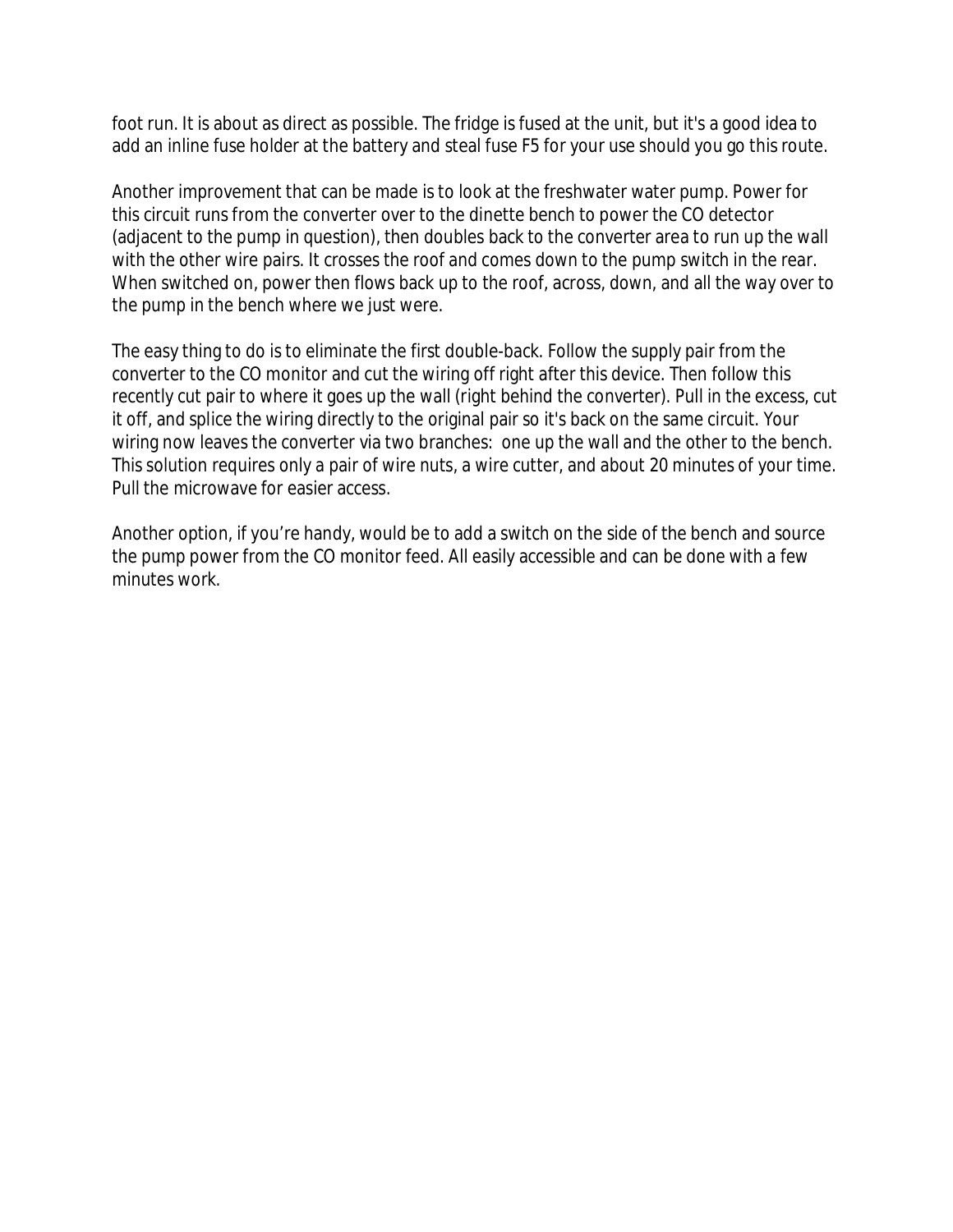| Shasta Airflyte 16' Load Center Information - DC Circuits |               |                                                                       | Shasta Airflyte 16' - DC Current Draw                                                 |                |                                         |
|-----------------------------------------------------------|---------------|-----------------------------------------------------------------------|---------------------------------------------------------------------------------------|----------------|-----------------------------------------|
| <b>Fuse</b>                                               | Rating        | Loads                                                                 | Disconnected from shore power, battery in stock location, voltage 12.6V open circuit. |                |                                         |
| <b>Position</b>                                           | (Amps)        |                                                                       |                                                                                       | <b>Current</b> |                                         |
| F1                                                        | 15            | Ceiling fan, Grab Handle, Ceiling Lts, Dinette Lts, Radio, 'Gas Lamp' | <b>Device</b>                                                                         | <b>IDraw</b>   | <b>Remarks</b>                          |
| F <sub>2</sub>                                            | 15            | Furnace Blower, Range Hood                                            |                                                                                       | (Amps)         |                                         |
| F3                                                        | 15            | CO Monitor, Water Pump, Water Htr Controls, Gaucho Lts, Shower Lt     | Power Converter (steady state):                                                       |                | <0.05 May draw more if fan is operating |
| F4                                                        | None          | Open Position                                                         | Radio (steady state):                                                                 |                | <0.05 May draw more w/bluetooth         |
| F5                                                        | 30            | Refrigerator (DC Only)                                                | Radio (mid volume):                                                                   | 0.5            |                                         |
| F6                                                        | 30            | Primary Load Center Power / Battery Charging                          |                                                                                       |                |                                         |
| F7                                                        | 40            | <b>Reverse Current Protection</b>                                     | Fantastic Fan (max):                                                                  | 2.5            |                                         |
| CO Monitor                                                |               | Local inline fuse in dinette bench powered off of F3.                 | Ceiling Lights (three):                                                               | 1.04           |                                         |
| <b>WH Control</b>                                         | 2             | Local fuse behind WH exterior access door for LV control.             | Gaucho Light (one):                                                                   | 0.173          |                                         |
| Gaucho                                                    | 30            | Self resetting breaker local to battery to limit charge current.      | Dinette Lights (pair):                                                                | 0.27           |                                         |
| Refrigerator                                              | 3             | Local fuse for refrigerator controls                                  | Bath Light:                                                                           | 0.236          |                                         |
| Refrigerator                                              | 30            | Local fuse for DC heater                                              | Water Htr (gas):                                                                      | 0.26           |                                         |
|                                                           |               |                                                                       | Water Pump:                                                                           | 1.0            |                                         |
|                                                           |               |                                                                       | Grab Handle:                                                                          | 0.077          |                                         |
|                                                           |               | Shasta Airflyte 16' Load Center Information - AC Circuits             | Furnace:                                                                              |                | 4.0 Attributed to blower motor          |
| <b>Breaker</b><br><b>Position</b>                         | <b>Rating</b> | Loads                                                                 | 'Gas Lamp" LED:                                                                       | 0.226          |                                         |
| L to R                                                    | (Amps)        |                                                                       | 'Gas Lamp" Edison:                                                                    | 0.766          |                                         |
|                                                           | 30            | Main Power to all breakers and converter                              | Range Hood Fan:                                                                       | 1.14           |                                         |
|                                                           | 15            | <b>Water Heater</b>                                                   | Range Hood Lt:                                                                        |                | 1.43 Incandescent bulb                  |
| 3                                                         | 15            | Microwave Oven                                                        | Refrigerator (DC):                                                                    |                | $~15.0$ From diag manual 3311143.000    |
|                                                           | 20            | Air Conditioner & Refrigerator                                        | Refrigerator (gas):                                                                   |                | $<$ 3.0 From diag manual 3311143.000    |
| 5 GFCI                                                    | 15            | Receptacles                                                           |                                                                                       |                |                                         |
| Refrigerator                                              | 5             | Local fuse for AC heater                                              | Note: Exact current is dependent on your battery voltage.                             |                |                                         |
|                                                           |               |                                                                       | 19' Airflyte may differ slightly for similar loads depending on wire losses.          |                |                                         |
|                                                           |               | Note: Your fuses and breakers could be arranged in a different order. |                                                                                       |                |                                         |

See separate sheet for Improvements that can be made to reduce voltage drop and increase performance of some devices.

| Title                            |         |               |  |  |
|----------------------------------|---------|---------------|--|--|
| <b>Fuse and Breaker Listings</b> |         |               |  |  |
| Author                           |         |               |  |  |
| C. Heisterkamp                   |         |               |  |  |
|                                  |         |               |  |  |
| File                             |         | Document      |  |  |
| E:\Shasta Related\Shasta DC.dsn  |         |               |  |  |
| Revision                         | Date    | <b>Sheets</b> |  |  |
| 1.0                              | 10Aug16 |               |  |  |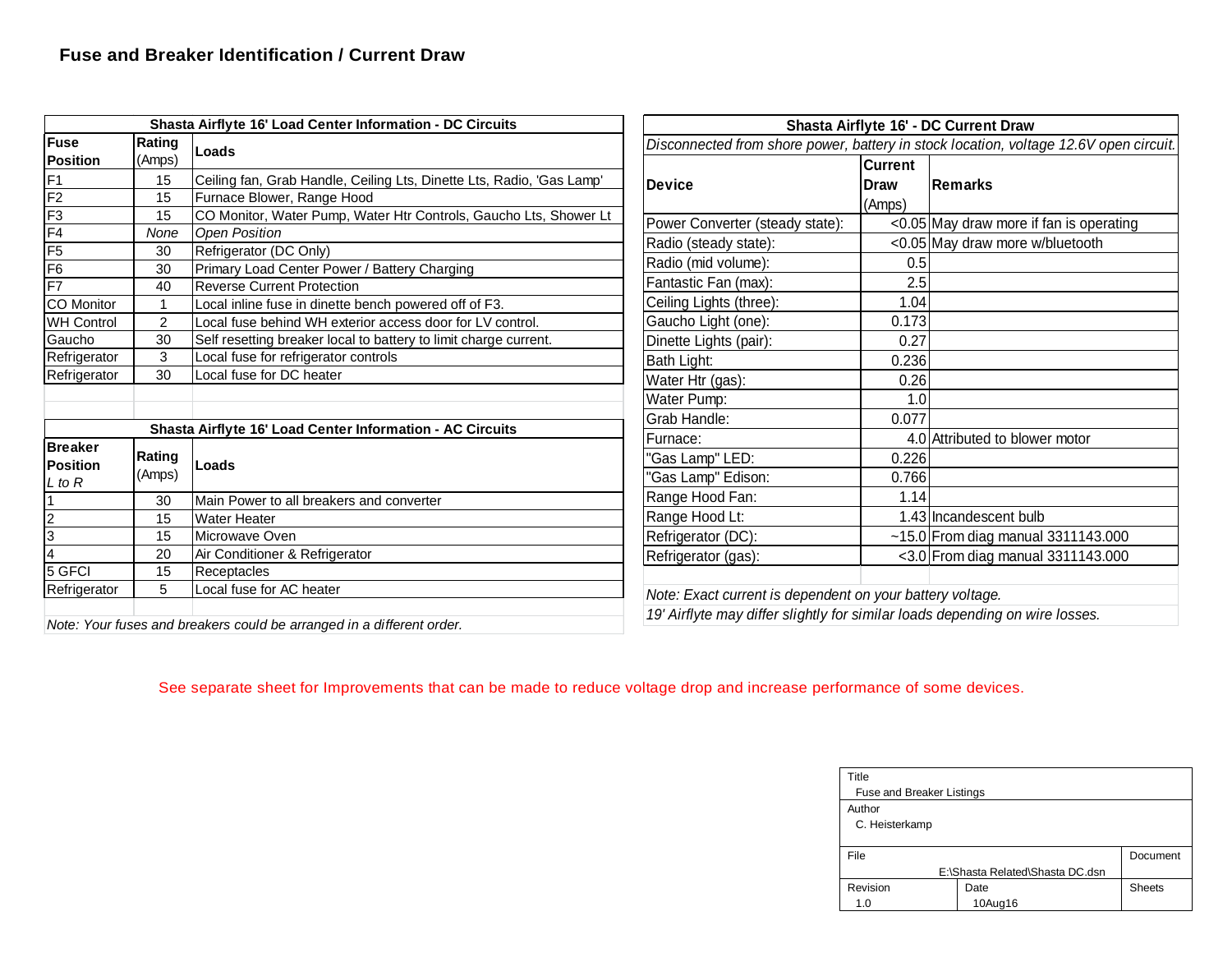

#### **Notes:**

All wiring either 14ga or 12ga Romex.

Devices shown left to right as geographically wired.

Ground wiring & ground bar not shown for simplicity.

All recepts are RV screwless type.

| Title                           |         |               |  |  |
|---------------------------------|---------|---------------|--|--|
| AC Load Distribution & Wiring   |         |               |  |  |
| Author                          |         |               |  |  |
| C. Heisterkamp                  |         |               |  |  |
|                                 |         |               |  |  |
| File                            |         | Document      |  |  |
| E:\Shasta Related\Shasta DC.dsn |         |               |  |  |
| Revision                        | Date    | <b>Sheets</b> |  |  |
| 1.0                             | 10Aug16 | 5             |  |  |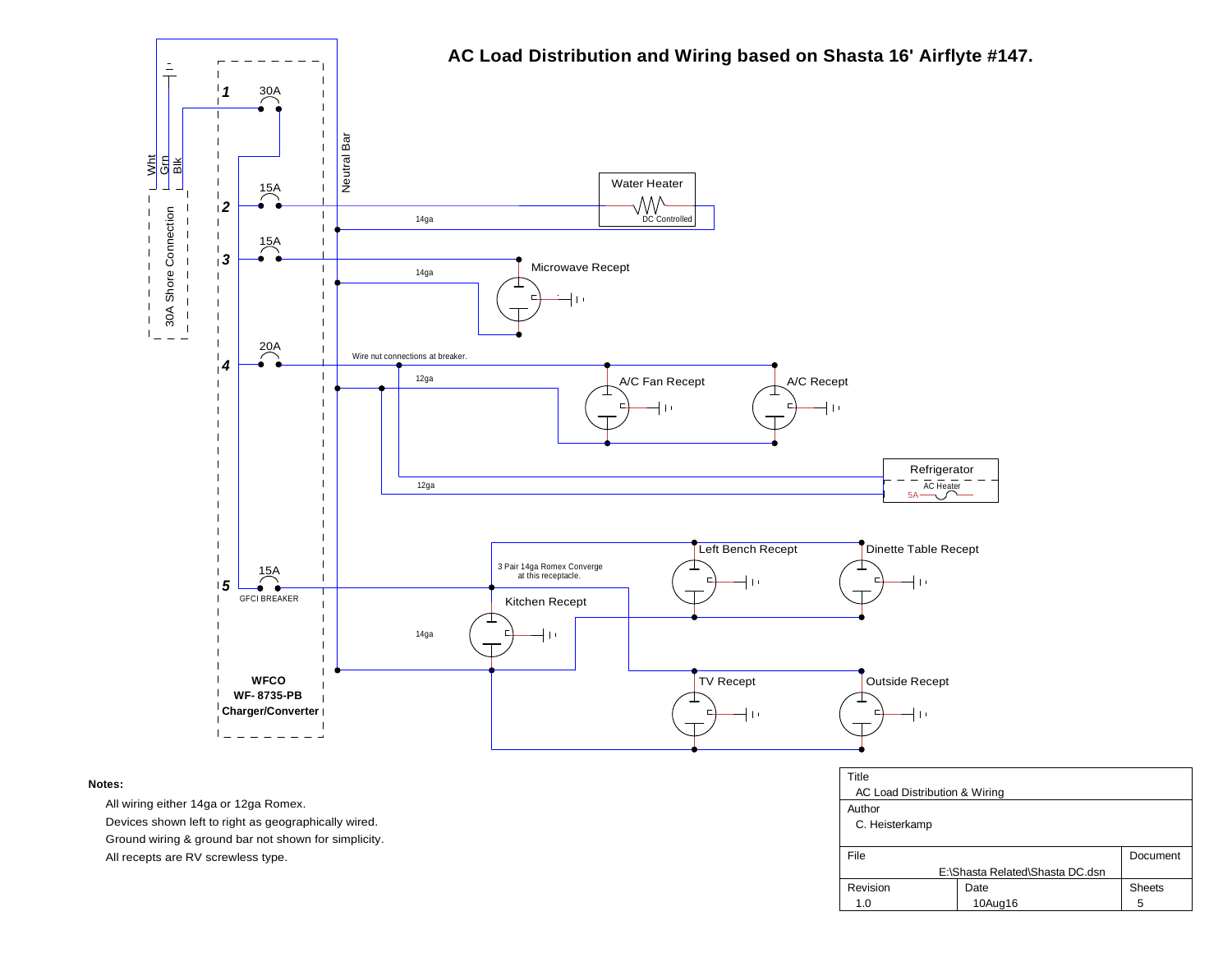### **DC Load Distribution and Wiring based on Shasta 16' Airflyte #147.**

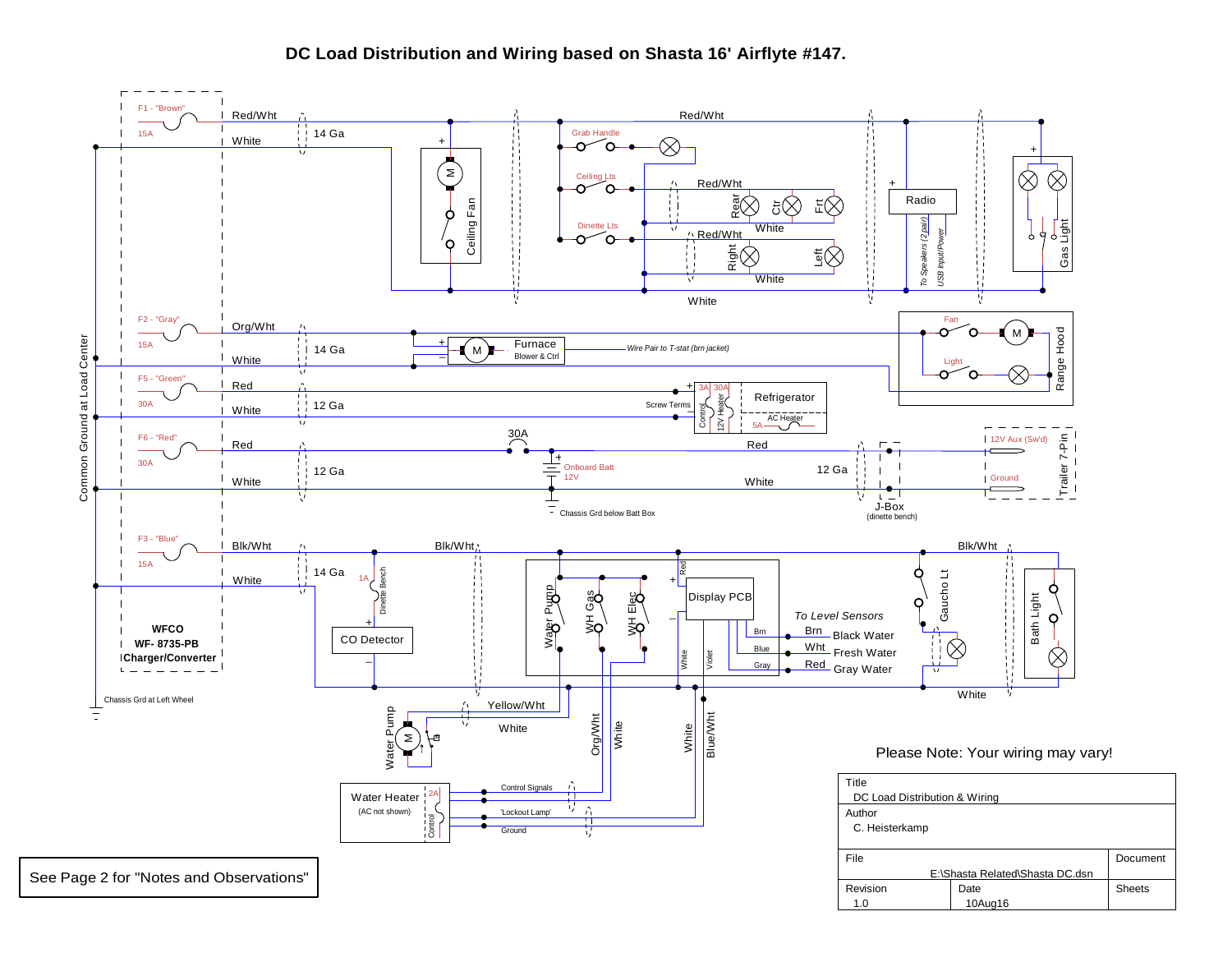## **Battery Charging System**

#### 30A breaker located with batt in rear gaucho.

Feed to/from Converter & 7-Pin to rear gaucho have paired

Converter 12V and 7-pin 12V run underneath chassis. 7-Pin feed is 8' to J-box + length to batt. This line unprotected. Should short occur, towing vehicle fuse will open; full potential of onboard batt still on wiring. Wire length from J-box and Converter add to voltage drop. If a batt disconnect is added in rear gaucho, brakes will not During key on, engine off, backfeed from Shasta possible. WF-8735 Spec: Self limited to 35A charging; 40A fault protection. Relies on vehicle fuse/brkr to limit current from 7-pin feed. grounds; identical markings. For both Wht=grd, Wht/Red=+12

be available for breakaway feature when disc. is open.



Note: Trailer Brake Connection and Breakaway Switch connect in dinette bench J-box.



Note: Trailer Brake Connection and Breakaway Switch connect in dinette bench J-box.



#### Note: Trailer Brake Connection and Breakaway Switch connect in dinette bench J-box.

| Title                            |         |               |  |  |
|----------------------------------|---------|---------------|--|--|
| <b>Batt Charging Arrangement</b> |         |               |  |  |
| Author                           |         |               |  |  |
| C. Heisterkamp                   |         |               |  |  |
|                                  |         |               |  |  |
| File                             |         | Document      |  |  |
| E:\Shasta Related\Shasta DC.dsn  |         |               |  |  |
| Revision                         | Date    | <b>Sheets</b> |  |  |
| 2.0                              | 10Aug16 |               |  |  |

### Notes:

Notes:

Battery is still current limited by existing breaker. 12V feed from vehicle now protected on trailer side. Modification: Move vehicle feed from one side of breaker to the other; both ring terms opposite of batt.

#### Notes:

Batt moved to LH dinette bench - AGM type non-venting. Eliminated vent, grd wire to frame, 12v wire from J-box. Re-routed converter wire from under chassis to through the wall following existing WH wiring.

Disconnect added downstream of breakaway power. Breaker on vehicle feed sized for smallest wire in vehicle ckt. Vehicle Disc. prevents overcharging of AGM or isolation to prevent drain.

For Reference Only - Any changes made to your Shasta are done so at your own risk.

Trailer 7-Pin Connector